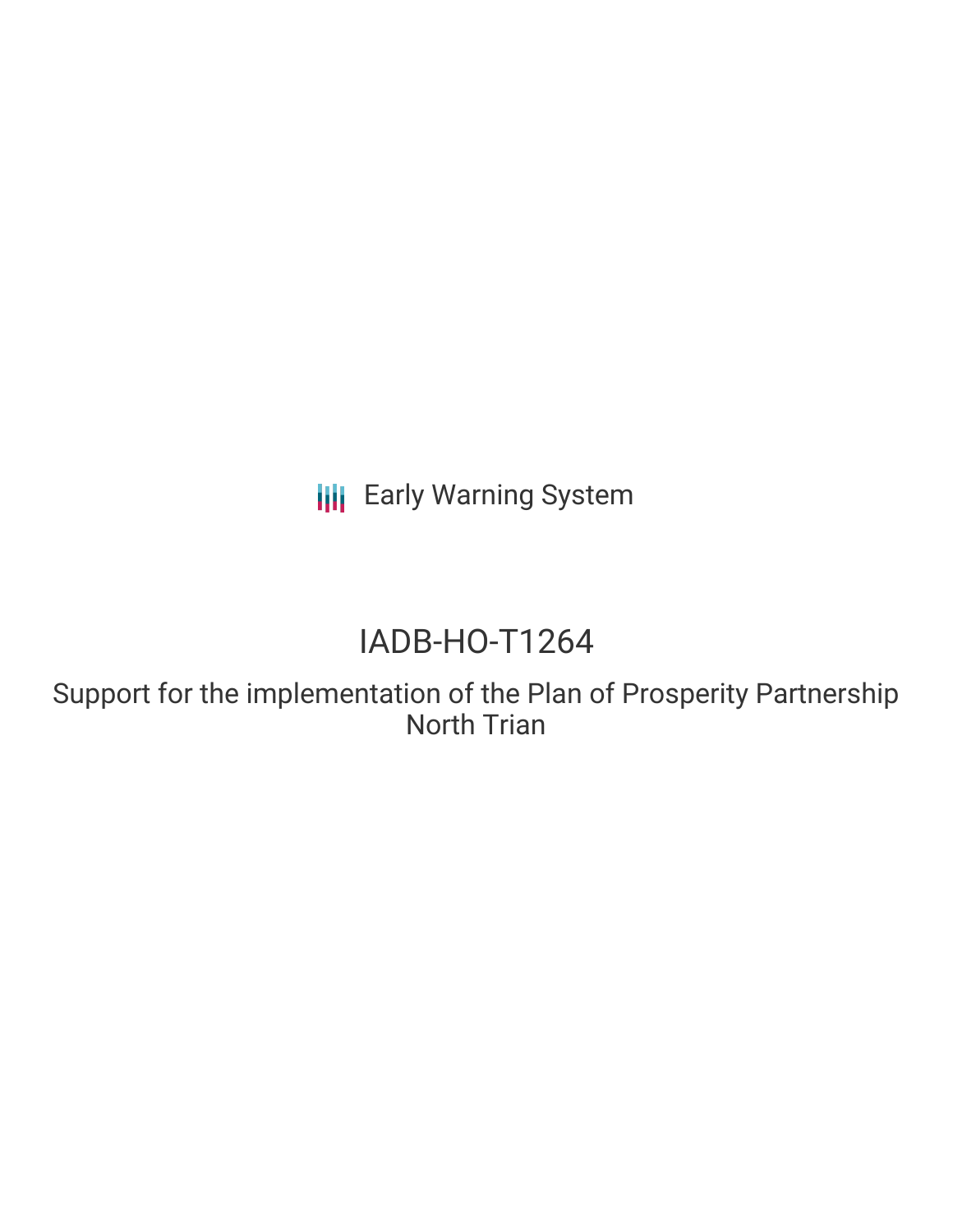

#### **Quick Facts**

| <b>Countries</b>               | Honduras                                  |
|--------------------------------|-------------------------------------------|
| <b>Financial Institutions</b>  | Inter-American Development Bank (IADB)    |
| <b>Status</b>                  | Active                                    |
| <b>Bank Risk Rating</b>        | C                                         |
| <b>Voting Date</b>             | 2016-12-06                                |
| <b>Sectors</b>                 | Law and Government, Technical Cooperation |
| <b>Investment Type(s)</b>      | Grant                                     |
| <b>Investment Amount (USD)</b> | \$0.75 million                            |
| <b>Project Cost (USD)</b>      | \$0.75 million                            |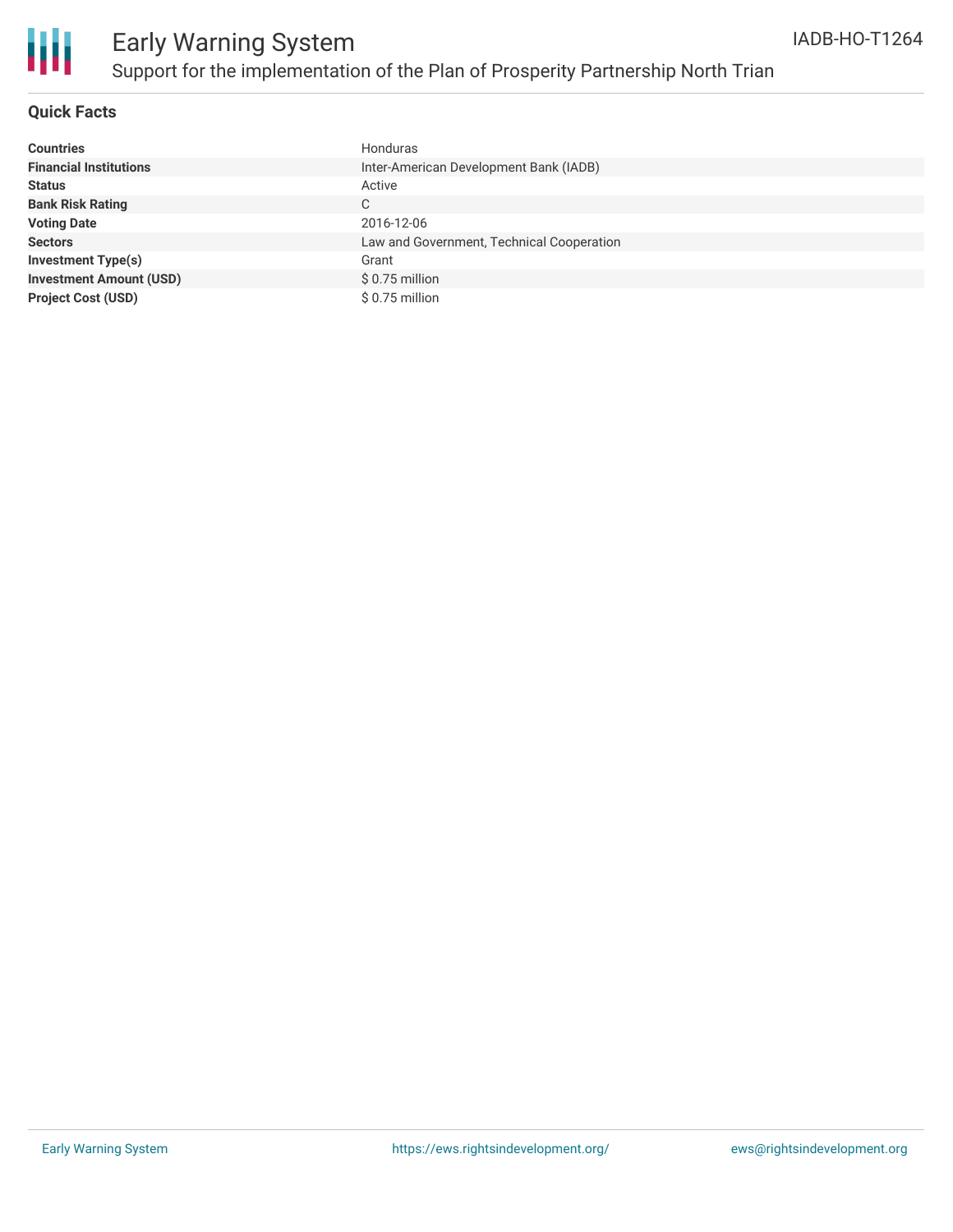

## Early Warning System Support for the implementation of the Plan of Prosperity Partnership North Trian

### **Project Description**

From the IDB: "The aim of this operation is to strengthen the technical capacity of the Ministry of Finance regarding investment planning for the period 2017-2018 and strengthen the capacities of the Secretariat General Coordination of Government's strategic communications and relations with the sectors non-governmental."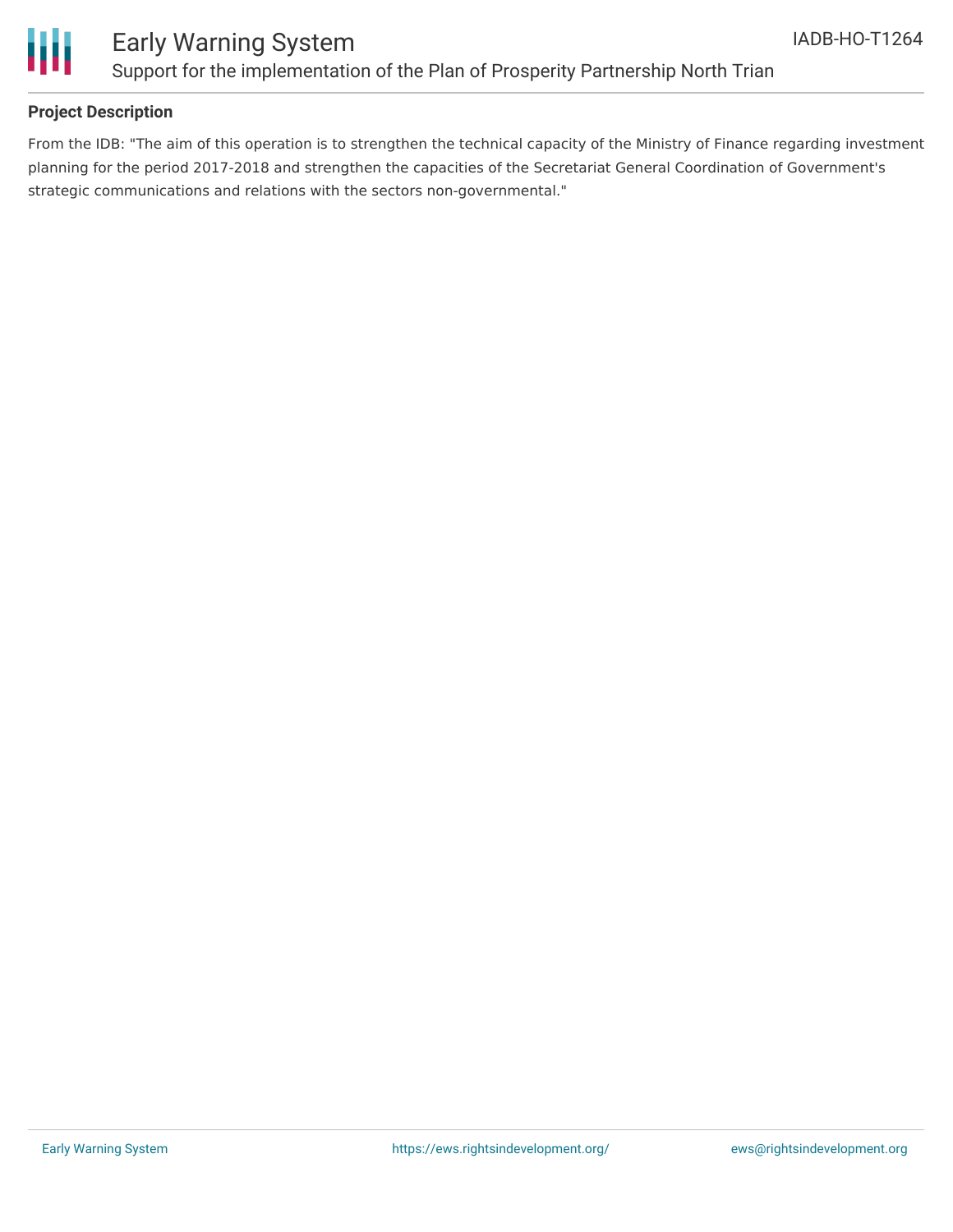

# Early Warning System Support for the implementation of the Plan of Prosperity Partnership North Trian

#### **Investment Description**

• Inter-American Development Bank (IADB)